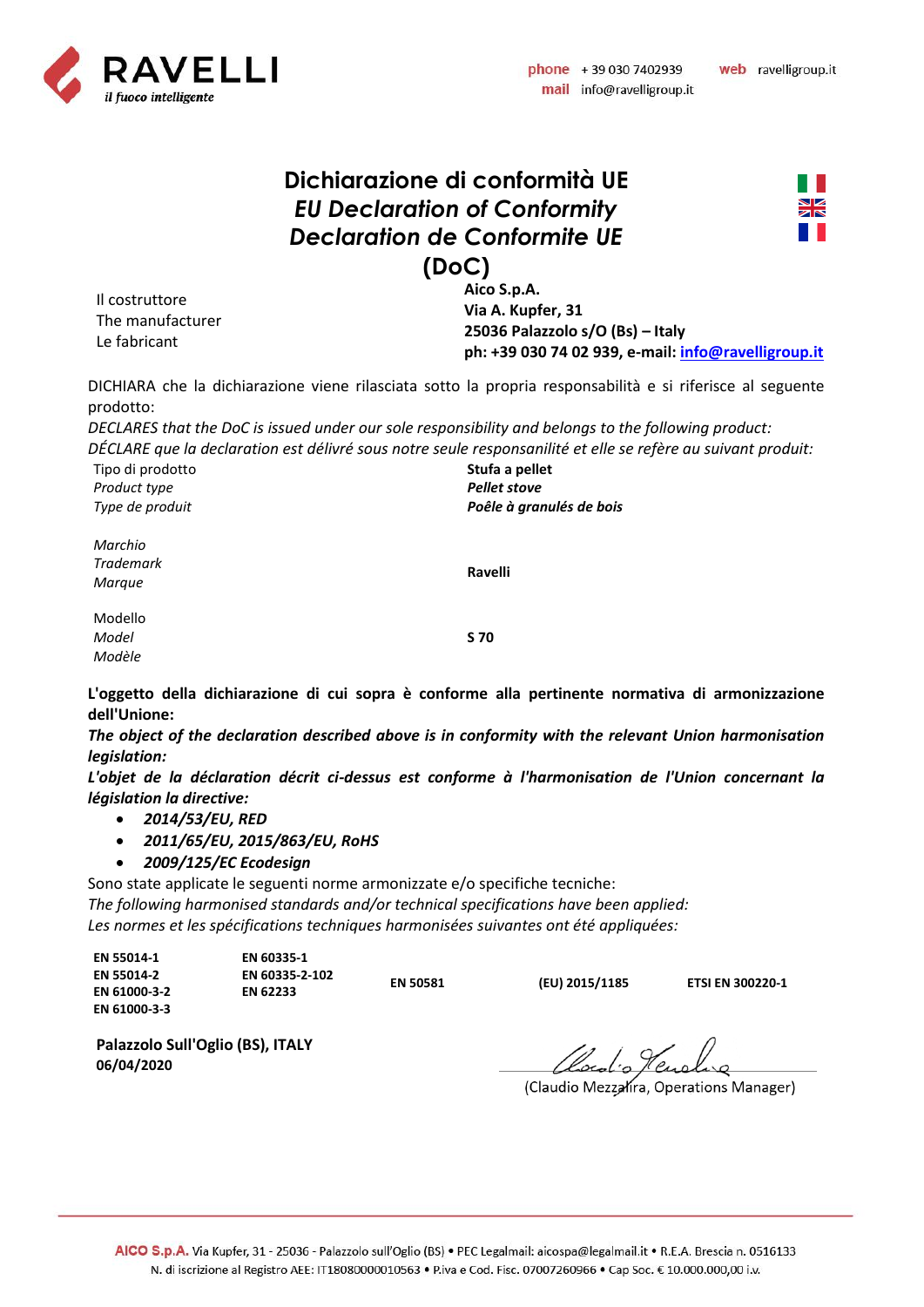



Fabrikant: Hersteller: Fabricante: Fabricante: **Aico S.p.A. Via A. Kupfer, 31 25036 Palazzolo s/O (Bs) – Italy ph: +39 030 74 02 939, e-mail[:info@ravelligroup.it](mailto:info@ravelligroup.it)**

VERKLAART dat de verklaring van overeenstemming uitgegeven wordt op onze eigen verantwoordelijkheid voor het volgende product:

*ERKLÄRT, dass die Konformitätserklärung in alleiniger Verantwortung ausgestellt ist und sich auf das folgende Produkt bezieht:*

*DECLARA que la declaración de conformidad se emite bajo nuestra única responsabilidad y pertenece al siguiente producto:*

*DECLARA que emitiu a declaração de conformidade sob a sua própria responsabilidade para o seguinte produto:*

| Producttype<br>Produkttyp<br>Tipo de producto<br>Tipo de produto | Pelletkachel<br>Pelletöfen<br>Estufas de pellet<br>Fogão da pelota |
|------------------------------------------------------------------|--------------------------------------------------------------------|
| Merk<br>Marke<br>Marca                                           | Ravelli                                                            |
| Marca                                                            |                                                                    |
| Model                                                            |                                                                    |
| Modell                                                           |                                                                    |
| Modelo                                                           | S 70                                                               |
| Modelo                                                           |                                                                    |

**Het object van de bovengenoemde verklaring is on overeenstemming met de relevante harmonisatiewetgeving van de Unie:**

*Das vorhergehend erläuterte Produkt der Konformitätserklärung entspricht den einschlägigen Harmonisierungsrechtsvorschriften der EU:*

*El objeto de la declaración descrita anteriormente es conforme a la legislación comunitaria de armonización pertinente:*

*O objeto da declaração acima mencionada está em conformidade com a legislação comunitária relevante aplicável em matéria de harmonização:*

- *2014/53/EU, RED*
- *2011/65/EU, 2015/863/EU, RoHS*
- *2009/125/EC Ecodesign*

Er werden de volgende geharmoniseerde normen en technische specificaties toegepast: *Es gelten die folgenden harmonisierenden Standards und technischen Spezifikationen: Se han aplicado los siguientes estándares y especificaciones técnicas:*

*Foram aplicadas as seguintes normas harmonizadas e especificações técnicas:*

**EN 55014-1 EN 55014-2 EN 61000-3-2 EN 61000-3-3** **EN 60335-1 EN 60335-2-102 EN 62233 EN 50581 (EU) 2015/1185 ETSI EN 300220-1**

**Palazzolo Sull'Oglio (BS), ITALY 06/04/2020**

Claudio Tenela a